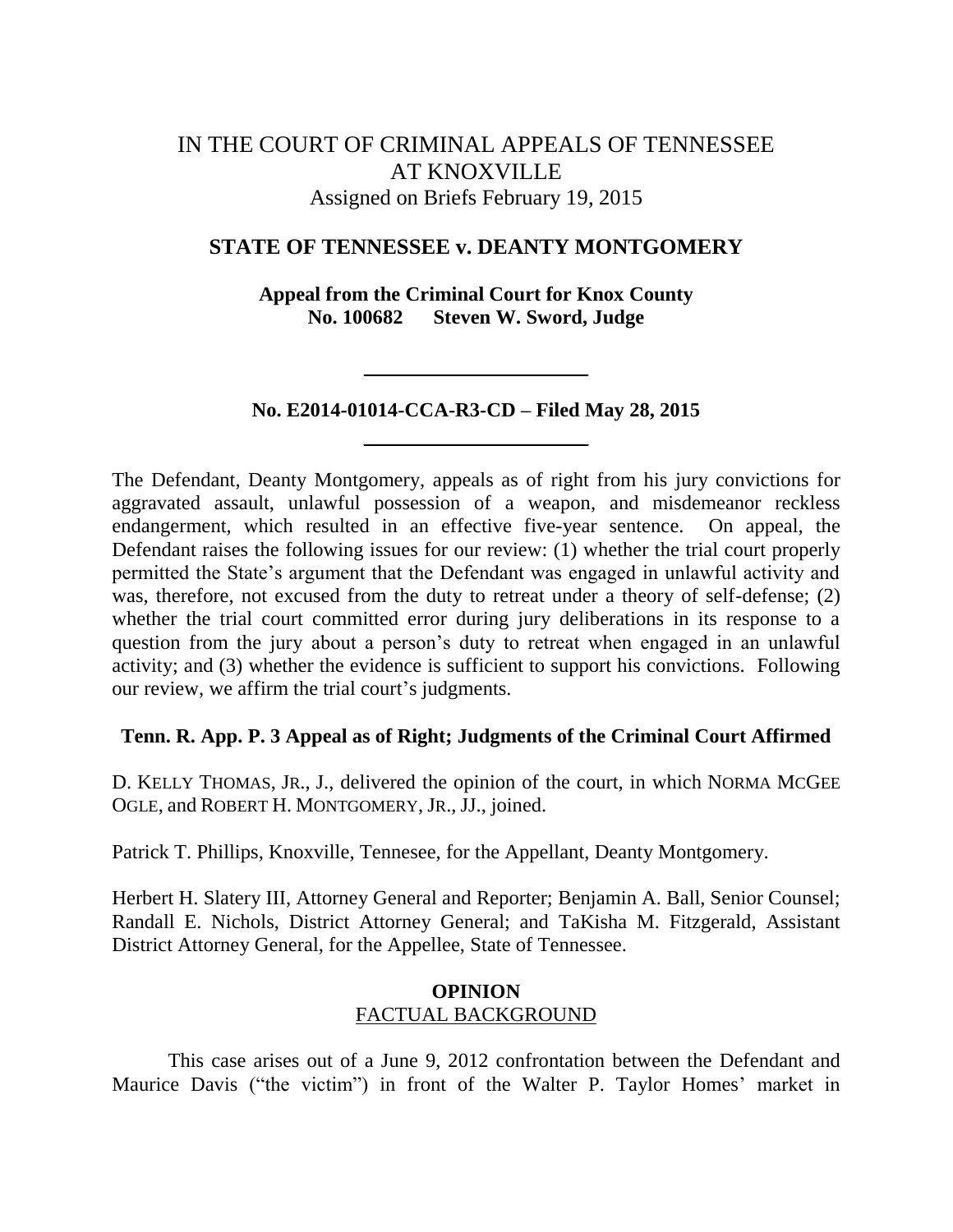Knoxville, which resulted in the Defendant's shooting the victim multiple times. Thereafter, on November 27, 2012, a Knox County grand jury charged the Defendant in a five-count indictment with the following: Count 1 – attempted first degree murder; Count 2 – employment of a firearm during the commission of a dangerous felony; Count 3 – employment of a firearm during the commission of a dangerous felony by one having a prior conviction for a dangerous felony; Count 4 – unlawful possession of firearm by one having been convicted of a felony drug offense; and Count 5 – aggravated assault. See Tenn. Code Ann. §§ 39-12-101, -13-102, -13-202, -17-1307, & -17-1324.

Officer Lee Shaw of the Knoxville Police Department ("KPD") testified that he patrolled the Walter P. Taylor Homes area in June 2012 and responded to a call concerning a shooting in front of the market on June 9, 2012. Upon his arrival, he saw the victim lying behind a van, which was parked approximately fifteen to twenty feet from the front entrance of the market. Officer Shaw observed that the victim was suffering from multiple gunshot wounds, so he called for an ambulance and secured the scene.

Several shell casings were found on the scene leading "from the back of the van towards the northeast," and "bullet impacts" were seen on the van and a nearby newspaper stand, in addition to the victim's wounds. A total of five shell casings were recovered and sent to the crime lab for testing.

KPD Investigator Lance Halseth was able to speak with one eyewitness at the scene and later with the victim after his arrival at the University of Tennessee ("UT") Medical Center where he received treatment for his injuries. From his investigation, Inv. Halseth developed the Defendant as a suspect and prepared a photographic array for the victim to view. The victim identified the Defendant as the shooter, $\frac{1}{1}$  according to Inv. Halseth, and a warrant was issued for the Defendant's arrest. Inv. Halseth also asked the market's clerk for security footage of the shooting, but he was told that the camera was not working at that time.

Registered Nurse Dennis Downhour testified that he treated the victim when he arrived at UT Medical Center on June 9, 2012, and that he observed multiple gunshot wounds to the victim's shoulder, hand, and legs. The victim was immediately taken to surgery due to the femoral fracture in his leg, which "can be very dangerous" due to the amount of blood loss, according to Nurse Downhour. After reviewing his notes, Nurse Downhour could not definitely say whether the Defendant was shot in the back of the shoulder or if it was merely an exit wound.

l

 $<sup>1</sup>$  The victim invoked his Fifth Amendment rights and refused to testify at trial.</sup>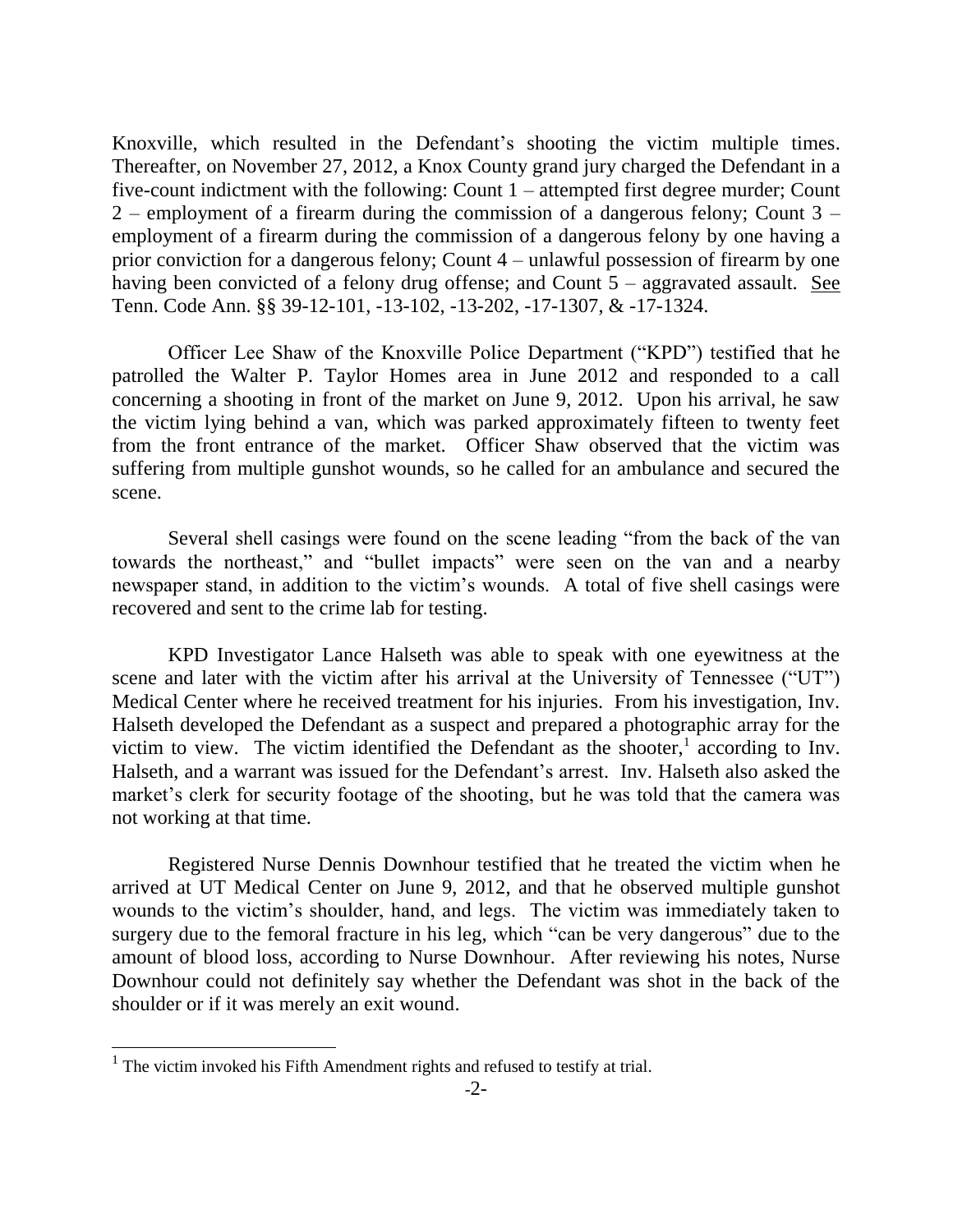The Defendant was arrested in the weeks that followed, and following waiver of his  $Miranda<sup>2</sup>$  rights, he spoke with Inv. Halseth on July 18, 2012. The Defendant's statement was played for the jury.

In the statement, the Defendant described the events as a "drug deal gone bad" and provided the following details to Inv. Halseth. The Defendant stated that a cousin had called him and advised that he had a large quantity of crack cocaine for sale if the Defendant knew of any interested buyers. Thereafter, the Defendant was contacted by the victim, also a familial relation, who coincidently was seeking to make just such a purchase. Because it was family, the Defendant agreed to facilitate the exchange, referring to himself as the "middleman" in the transaction. The Defendant then brokered a deal between the victim and his cousin for \$1,125-worth of crack cocaine, which took place on June 7, 2012. A few hours later, the victim contacted the Defendant, advising him that his customers did not like the taste of the crack cocaine. The Defendant offered to return with the victim to the seller's residence, but the victim did not show up.

The Defendant told Inv. Halseth that, during the early morning hours of June 9, 2012, the victim, along with the victim's father, Maurice Johnson, confronted the Defendant about the money that they believed was owed to the victim. According to the Defendant, the victim pulled a TEC-9 semi-automatic pistol on him. The Defendant claimed that they forced him into the car and that they drove to the seller's house to demand a refund. However, when they arrived at the house, no one answered the door. They later let the Defendant go.

The Defendant maintained that, later that day, he called the victim and offered to reimburse him for half of the money he paid for the drugs. While en route to Walter P. Taylor Homes, the Defendant heard from several people that the victim was with his father at the Walter P. Taylor Homes complex looking for the Defendant, was armed, and was threatening to kill him.

Once the Defendant arrived at Walter P. Taylor Homes, he stopped to speak with L'Amour Sly and Tomichael Bennett. While talking, the Defendant saw the victim and his father walk past him headed towards the nearby market. Although they did not stop to speak to him, the Defendant said he could see the outline of the TEC-9 inside the victim's backpack at that time. According to the Defendant, he wanted to speak with the victim, so he followed the victim inside the market. He stated that he did so in order to appease the victim and negotiate an agreeable outcome.

 2 See Miranda v. Arizona, 384 U.S. 436, 471-75 (1966).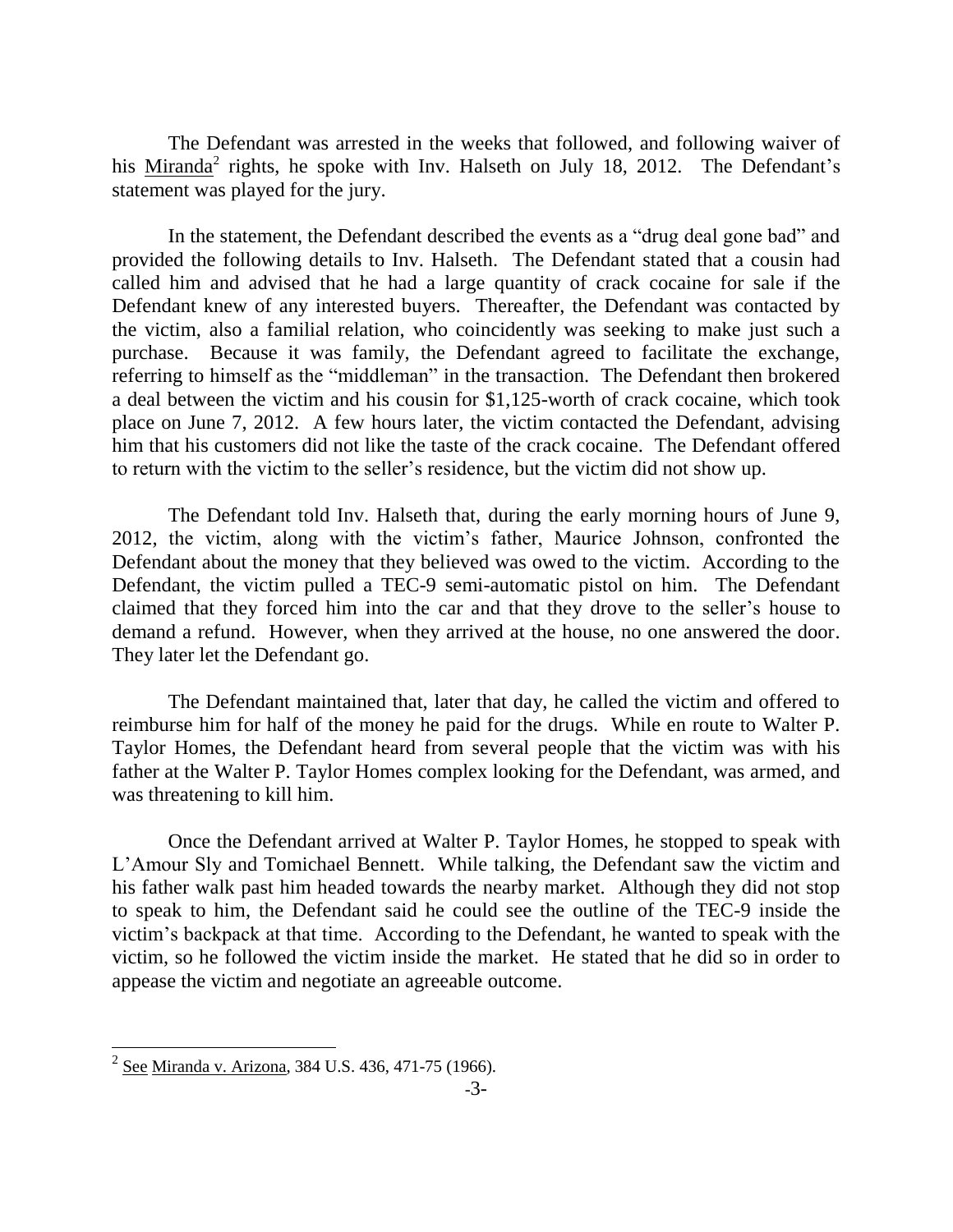Because the victim was with several friends while inside the store, the Defendant went outside and waited for the victim to exit. Once outside, the Defendant again told the victim that he would give him half of the cocaine purchase price, but the victim was not satisfied with that offer, stating that the Defendant was trying to "play" him. The Defendant responded that he was only trying the resolve the matter. He then saw the victim walk behind the van, heard him cursing, and he could see that the victim was attempting to retrieve something from inside his backpack. The Defendant then pulled out his weapon and warned the victim not to get the gun out of the bag. However, according to the Defendant, the victim began to run away while trying to get inside the bag, and he fired at the victim "six or seven" times in self-defense.

Although the Defendant said L'Amour Sly and Tomichael Bennett witnessed these events, Inv. Halseth confirmed that he never spoke with these individuals following the Defendant's interview to confirm the Defendant's story. That concluded the State's proof.

The Defendant presented several witnesses in his defense. First, L'Amour Sly testified that, on June 9, 2012, he was at Walter P. Taylor Homes and stopped to talk with Tomichael Bennett and the Defendant. As they were conversing, Mr. Sly saw the victim and the victim's father walk past them. According to Mr. Sly, the victim had a TEC-9 in his backpack, and the victim's father had black gloves and a handgun in his pockets. Mr. Sly, along with Mr. Bennett and the Defendant, proceeded to the neighborhood market, where they went inside and made some purchases. When Mr. Sly exited, he saw the victim and his father "standing on the other side of the van" that was parked in front of the store and the Defendant "standing with his back against the door." Mr. Sly heard the victim and the Defendant talking, and the conversation began "getting heated."

Mr. Sly saw the victim turn towards the van and walk to the opposite side while taking off his backpack. The victim's father, who was standing behind a metal newspaper receptacle at this point, started putting his black gloves on, so Mr. Sly thought ―[s]omething fixing to go down.‖ According to Mr. Sly, the Defendant walked around to the front of the van, and then the victim "pull[ed] the gun up [and] squeeze[d] off two shots"; the Defendant went for his pistol and returned fire. When the victim fell to the ground, his father fired "four or five" shots at the Defendant, using the newspaper stand "for cover<sup>[1]</sup>" Mr. Sly saw the Defendant leave going one way, and the victim's father leave going another, but only doing so after he "picked up the gun from the [victim] and picked up the backpack[.]" Before the victim's father was able to "cut [the Defendant] off[,]" the Defendant got in a car and rode away, according to Mr. Sly.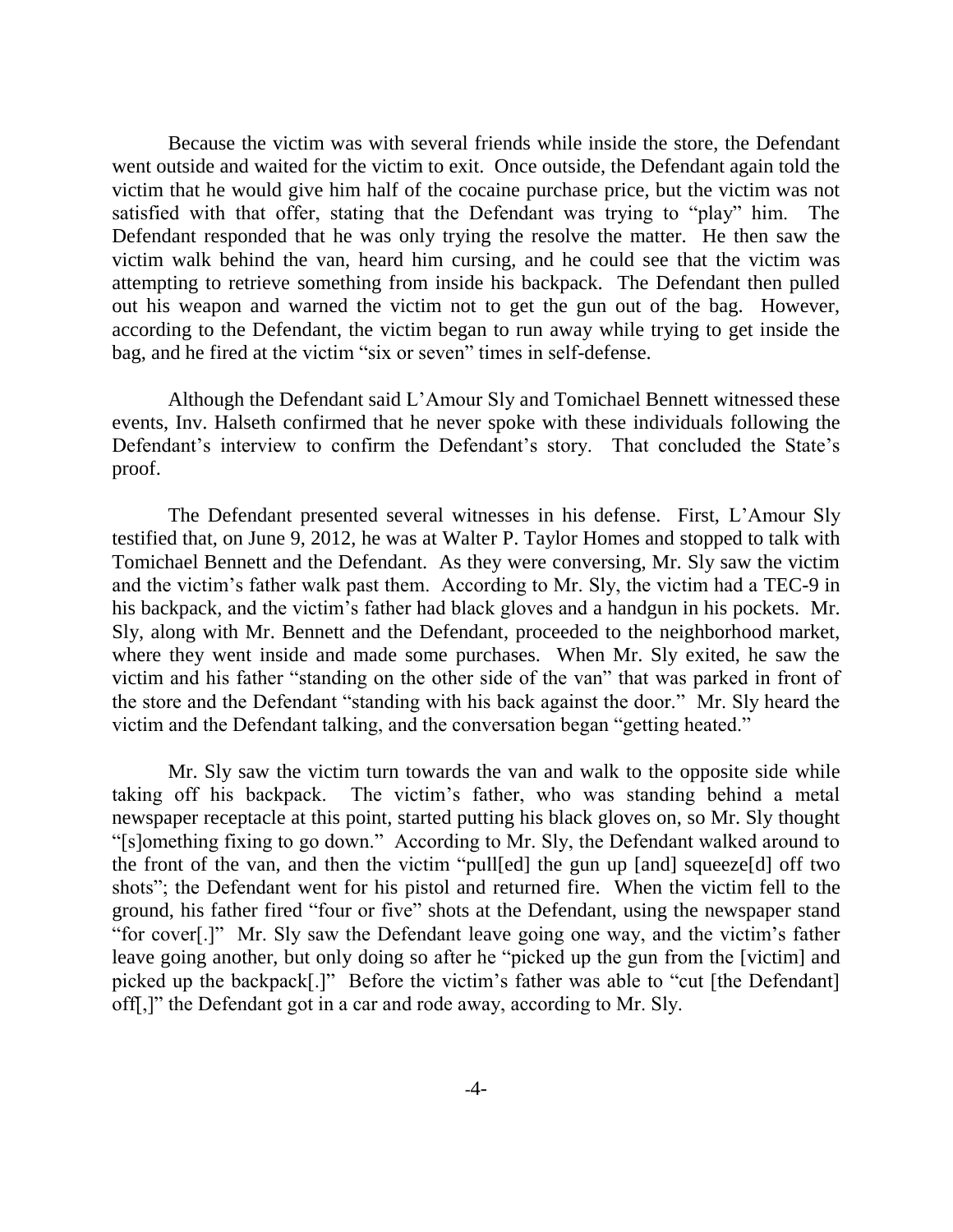Mr. Sly was asked if the Defendant had "an opportunity to safely withdraw from the situation.]" He replied, "I mean, he could have walked away, but they was in  $a$  they was pretty much following him to make sure that he didn't go nowhere." Mr. Sly agreed that there were many people present in the Walter P. Taylor Homes area that day, including kids playing. He further agreed that there was a large open area next to the store that the Defendant "could have retreated to[,]" although he would have been turning his back on two armed men. Mr. Sly confirmed that he had a felony conviction for possession of marijuana with intent to sell.

James Johnson, an inmate in the county jail, testified that he worked at the Walter P. Taylor Homes' market in June of 2012 but was off on the day of the shooting. According to Mr. Johnson, the security surveillance system was operational during that time; when the disk covering that day was full, the owner asked him to clear the disk; and before he deleted it, he watched the footage of the shooting. On that disk, Mr. Johnson saw a man dressed in black standing in front of the van, and he saw the Defendant and the victim talking while standing toward the back of the van. Mr. Johnson believed that the man in black was carrying a pistol. According to Mr. Johnson, he saw the man in black "running behind the car," and it appeared that they were "trying to ambush" the Defendant. Mr. Johnson also saw the victim take his backpack off and attempt to get something from inside. He never actually saw the victim with a weapon. Mr. Johnson believed "all the guns were in play" before the victim fell to the ground. According to Mr. Johnson, the man in black tried to retrieve something from under the van, and he then grabbed the victim's backpack and ran from the scene, never to return.

Tomichael Bennett, previously convicted of selling a counterfeit controlled substance and of felony possession of a Schedule III controlled substance, testified for the Defendant and gave his recollection of the events. Prior to the events at the market, Mr. Bennett saw the victim and his father walking around Walter P. Taylor Homes looking for the Defendant. The victim was wearing a red backpack that appeared heavy, and the bag "hung[, s]o it had to be a gun or something in it," according to Mr. Bennett. Mr. Bennett saw a "reflection" of a gun inside the victim's father's pants pocket.

Later at the market, the Defendant was "on a wall by the store" when the victim and his father exited. Mr. Bennett saw the victim walk towards the Defendant, and they had a conversation; he saw the victim's father go the other way towards the newspaper stand. The victim then moved towards the front of the van and started "fumbling with this red little backpack" and pulled out what appeared to be a TEC-9. This was the first time Mr. Bennett had seen the weapon. The Defendant then shot the victim. Mr. Bennett also observed the victim's father pick up the red backpack and the victim's handgun after the victim had been shot. According to Mr. Bennett, other than himself,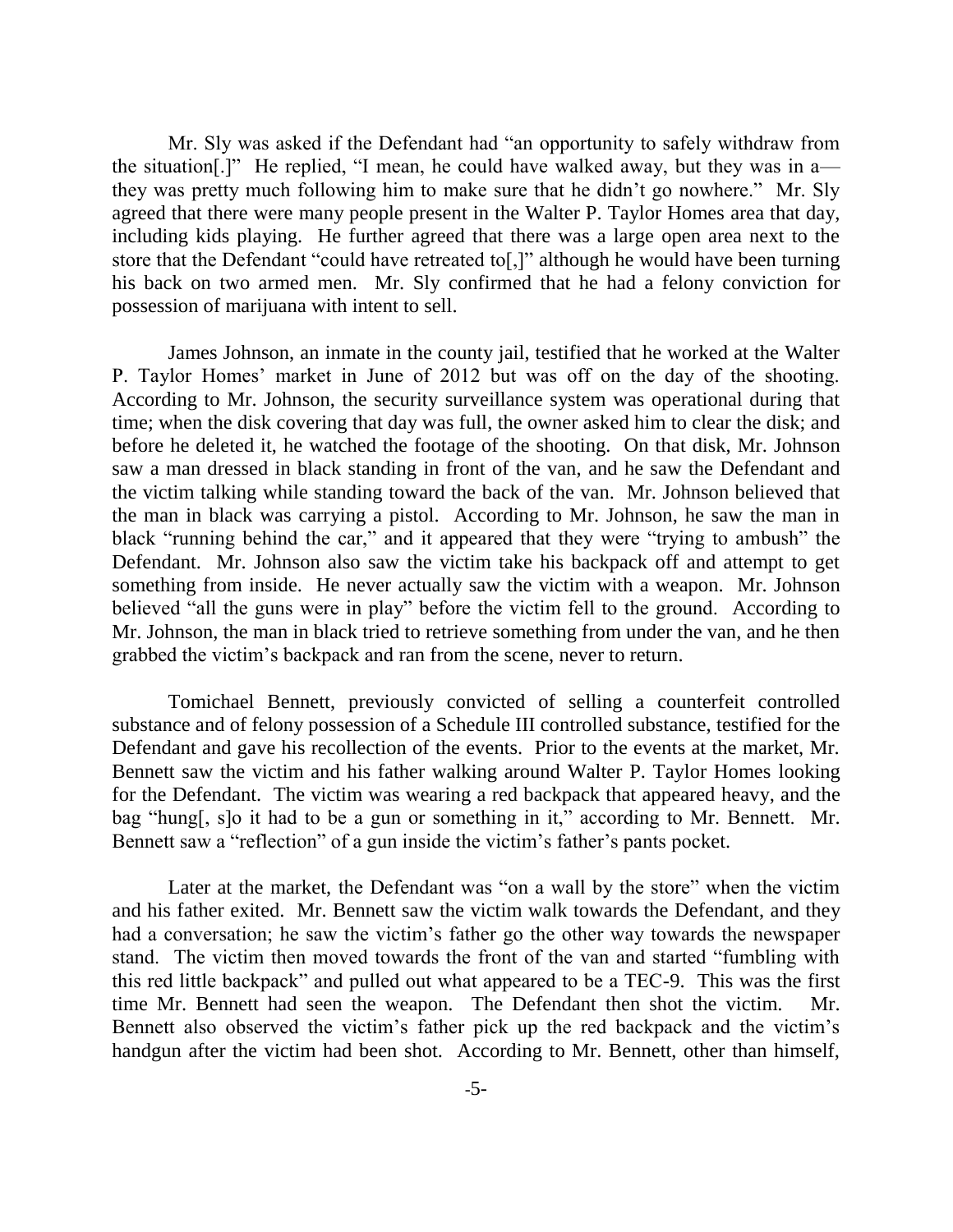the victim, the victim's father, the Defendant, and Mr. Sly, no one else was outside of the market at this time.

A private investigator hired by the Defendant, Thomas Ham, testified that he interviewed the victim on June 22, 2013. According to Mr. Ham, he asked the victim about the shooting, and the victim advised,

‗Cause I tried walking up on him and tried to hit him, and he started reaching  $\ldots$  I got myself shot. I wasn't even mad at Fat Cat,<sup>3</sup> 'cause anybody knows you see somebody reaching for a gun, why would you even reach for a gun, and he telling you, 'Don't do it. Don't do it.' Fat Cat telling you, 'Don't do it.' It's  $\dots$  like I said, I'm new to the game. That's why I was going  $\ldots$ .

Mr. Ham then asked the victim why he pulled the gun, to which the victim replied, "Heat of the moment. I knew he wasn't going to pay me my money anyway." The victim also told Mr. Ham that his father was not with him that day and that he did not see him until after he got shot. According to the victim, his father came to him while he was lying on the ground and asked, "You got a gun?" The victim replied, "It's right there," to which his father responded, "I got you now." Mr. Ham confirmed that the victim meant "new to the game" of selling drugs in his statement.

The State called Rebecca Byers, an evidence technician with the KPD, in rebuttal. She stated that five spent shell casings were recovered from one general area at the scene and that they were all .40 caliber Smith and Wesson casings. She also identified a photograph of the victim at the hospital and, based upon that photograph, testified that the victim had a bullet wound to his back in the upper shoulder area.

Following the conclusion of the proof, the jury found the Defendant guilty of misdemeanor reckless endangerment as a lesser-included offense of attempted first degree murder; not guilty of employment of a firearm during the commission of dangerous felony; guilty as charged of unlawful possession of a weapon; and guilty as charged of aggravated assault. Thereafter, the trial court imposed concurrent terms of eleven-months and twenty-nine days for the misdemeanor reckless endangerment conviction; two years for the unlawful possession of a weapon conviction<sup>4</sup>; and five years for the aggravated assault conviction. This timely appeal followed.

l

<sup>&</sup>lt;sup>3</sup> Fat Cat refers to the Defendant.

<sup>&</sup>lt;sup>4</sup> The Defendant was convicted under a prior version of section Tennessee Code Annotated section 39-17-1307, for which his crime of unlawful possession of a firearm was only a Class E felony. This offense is presently delineated as a Class D felony.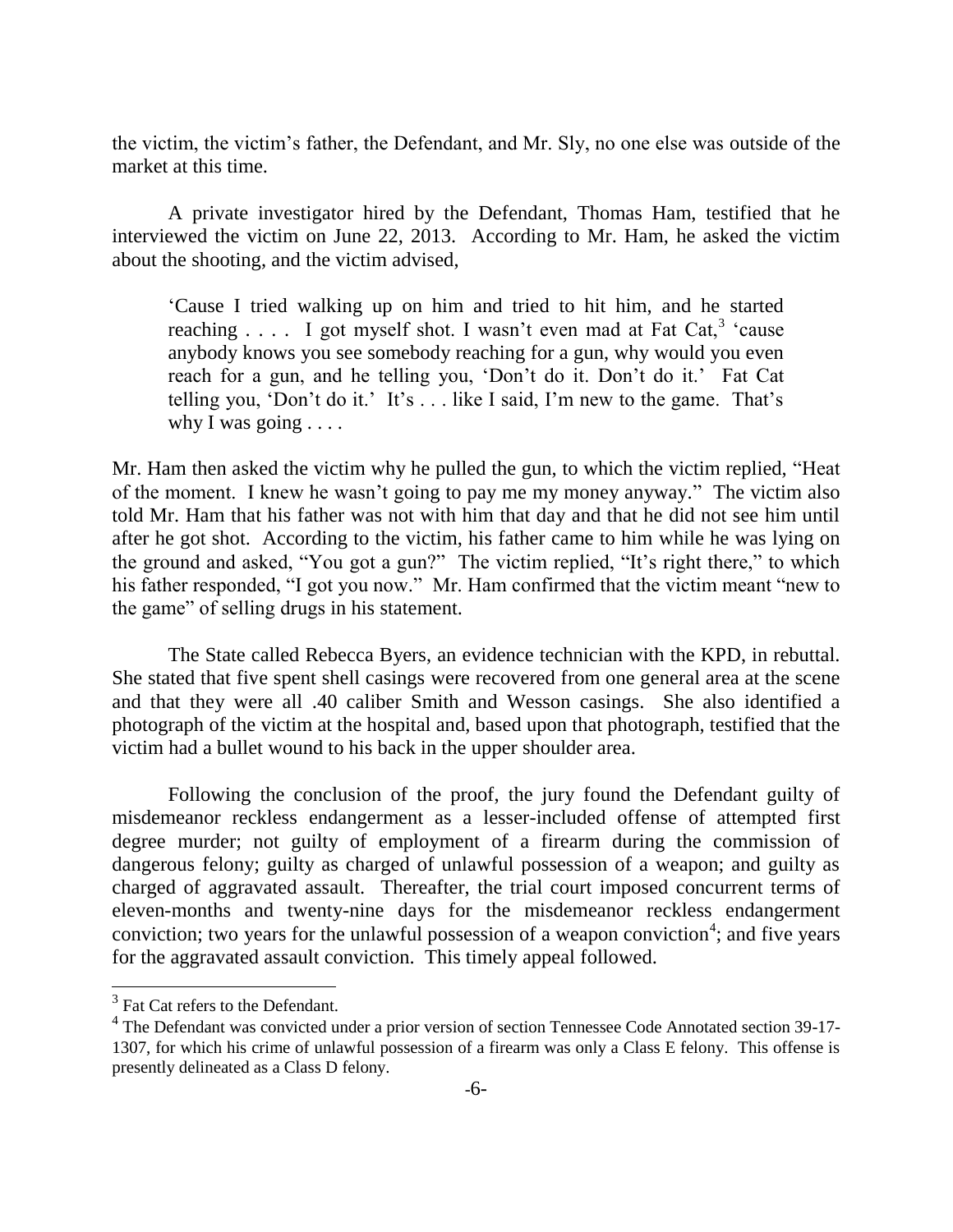### ANALYSIS

On appeal, the Defendant contends (1) that the trial court erred by allowing the State to argue that the Defendant was engaged in unlawful activity and was, therefore, not excused from the duty to retreat under a theory of self-defense; (2) that the trial court's response to a question from the jury during deliberations about a person's duty to retreat when engaged in an unlawful activity was in error; and (3) that the evidence is insufficient to support his convictions. We will address each in turn.

#### *I. Duty to Retreat*

First, the Defendant argues that the trial court erred "in permitting the State to offer proof and argue that the Defendant had a duty to retreat before resorting to deadly force in self-defense because at the time, [the] Defendant was engaged in . . . unlawful acts." Essentially, the Defendant contends that his actions were lawful. According to the Defendant, Tennessee Code Annotated section 39-17-1322 bars his prosecution for unlawful possession of a weapon because he employed a handgun in justifiable selfdefense, and moreover, the drug sale should have been viewed as completed two days prior to the shooting and should not have been considered as "ongoing" in nature. Therefore, the Defendant surmises that the State should not have been permitted to argue that he was engaged in any "unlawful activity," thus, requiring a duty to retreat under the self-defense statute, Tennessee Code Annotated section 39-11-611(b). The State responds that the trial court properly declined to limit its argument in this regard, appropriately allowing evidence to be presented that the Defendant was engaged in unlawful activity, in the form of either a drug sale or unlawful possession of a weapon, and that the Defendant, therefore, had a duty to retreat before acting in self-defense.

Resolving these arguments involves principles of statutory construction. "The most basic principle of statutory construction is to ascertain and give effect to the legislative intent without unduly restricting or expanding a statute's coverage beyond its intended scope." Owens v. State, 908 S.W.2d 923, 926 (Tenn. 1995) (citing State v. Sliger, 846 S.W.2d 262, 263 (Tenn. 1993)). Where the statute's language is clear and unambiguous, we derive the legislative intent from its plain and ordinary meaning. State v. Collins, 166 S.W.3d 721, 726 (Tenn. 2005) (citing State v. Wilson, 132 S.W.3d 340, 341 (Tenn. 2004)). If, however, "the parties derive different interpretations from the statutory language, an ambiguity exists, and we must look to the entire statutory scheme in seeking to ascertain legislative intent." Owens, 908 S.W.2d at 926 (citing Lyons v. Rasar, 872 S.W.2d 895, 897 (Tenn. 1994)). In ascertaining the intent of the legislature, courts "may look to the language of the statute, its subject matter, the object and reach of the statute, the wrong or evil which it seeks to remedy or prevent, and the purpose sought to be accomplished in its enactment." Collins, 166 S.W.3d at 726 (quoting State v.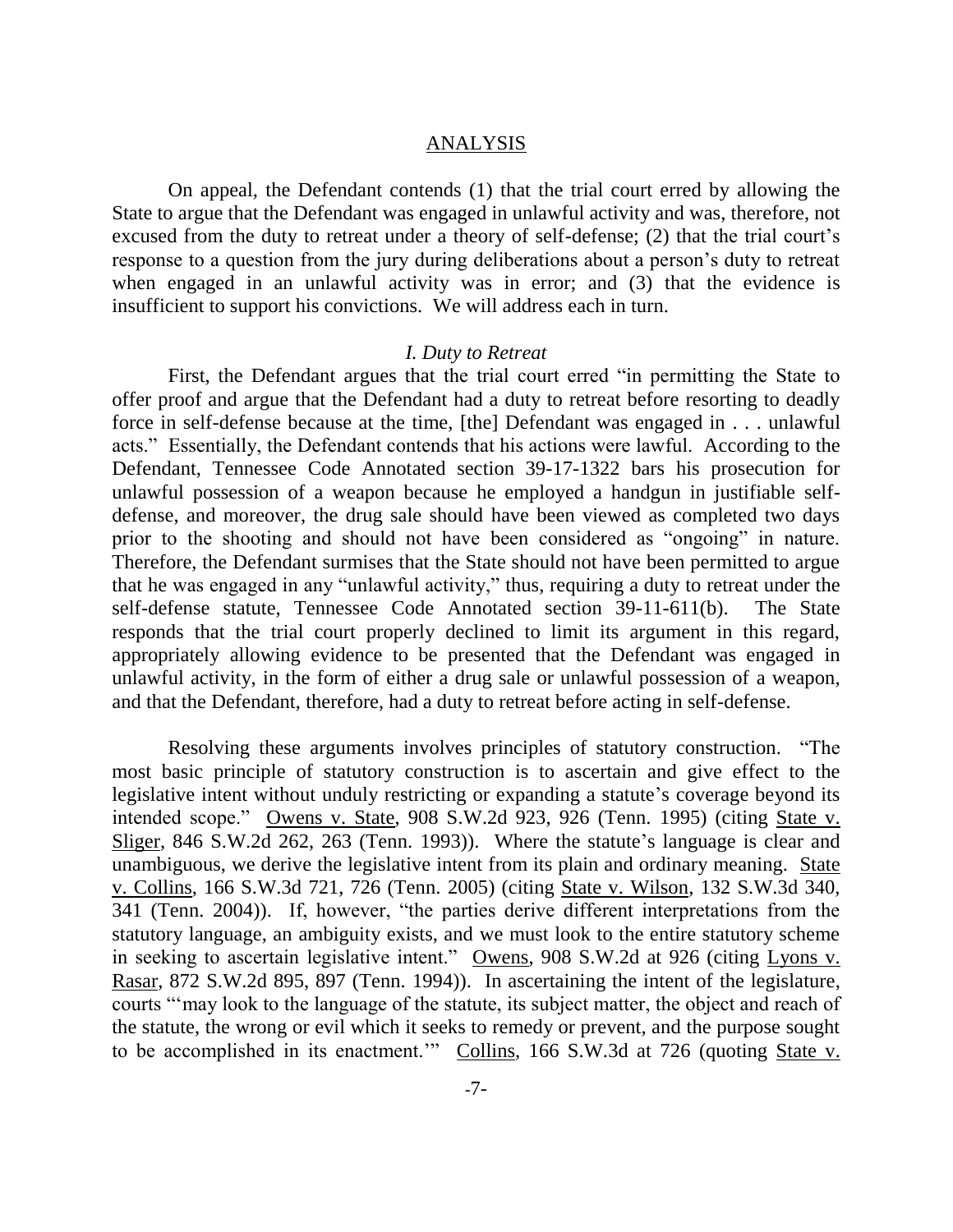Gilliland, 22 S.W.3d 266, 275 (Tenn. 2000)). "Statutes 'in pari materia'—those relating to the same subject or having a common purpose—are to be construed together." Owens, 908 S.W.2d at 926 (citing Lyons, 872 S.W.2d at 897). Furthermore, the rules of statutory construction direct courts not to "apply a particular interpretation to a statute if that interpretation would yield an absurd result." State v. Sims, 45 S.W.3d 1, 11 (Tenn. 2001).

Tennessee's statute on self-defense provides, in pertinent part, as follows:

(b)(1) Notwithstanding § 39-17-1322, a person who is not engaged in unlawful activity and is in a place where the person has a right to be has no duty to retreat before threatening or using force against another person when and to the degree the person reasonably believes the force is immediately necessary to protect against the other's use or attempted use of unlawful force.

(2) Notwithstanding § 39-17-1322, a person who is not engaged in unlawful activity and is in a place where the person has a right to be has no duty to retreat before threatening or using force intended or likely to cause death or serious bodily injury, if:

(A) The person has a reasonable belief that there is an imminent danger of death or serious bodily injury;

(B) The danger creating the belief of imminent death or serious bodily injury is real, or honestly believed to be real at the time; and

(C) The belief of danger is founded upon reasonable grounds.

Tenn. Code Ann. § 39-11-611(b). The section referenced therein, section 39-17-1322, provides as a defense to prosecution,

A person shall not be charged with or convicted of a violation under this part if the person possessed, displayed or employed a handgun in justifiable self-defense or in justifiable defense of another during the commission of a crime in which that person or the other person defended was a victim.

The words "this part" include all of the criminal violations in part 13 of Tennessee Code Annotated chapter 39, title 17, or more specifically, Tennessee Code Annotated sections 39-17-1001 through 39-17-1364. "The criminal violations set forth in part 13 of title 39, chapter 17, comprise a diverse group of offenses involving a wide variety of weapons." State v. Tracey C. Clark, No. M2007-00496-CCA-R3-CD, 2008 WL 1699425, at \*6 (Tenn. Crim. App. Apr. 10, 2008) (Woodall, concurring).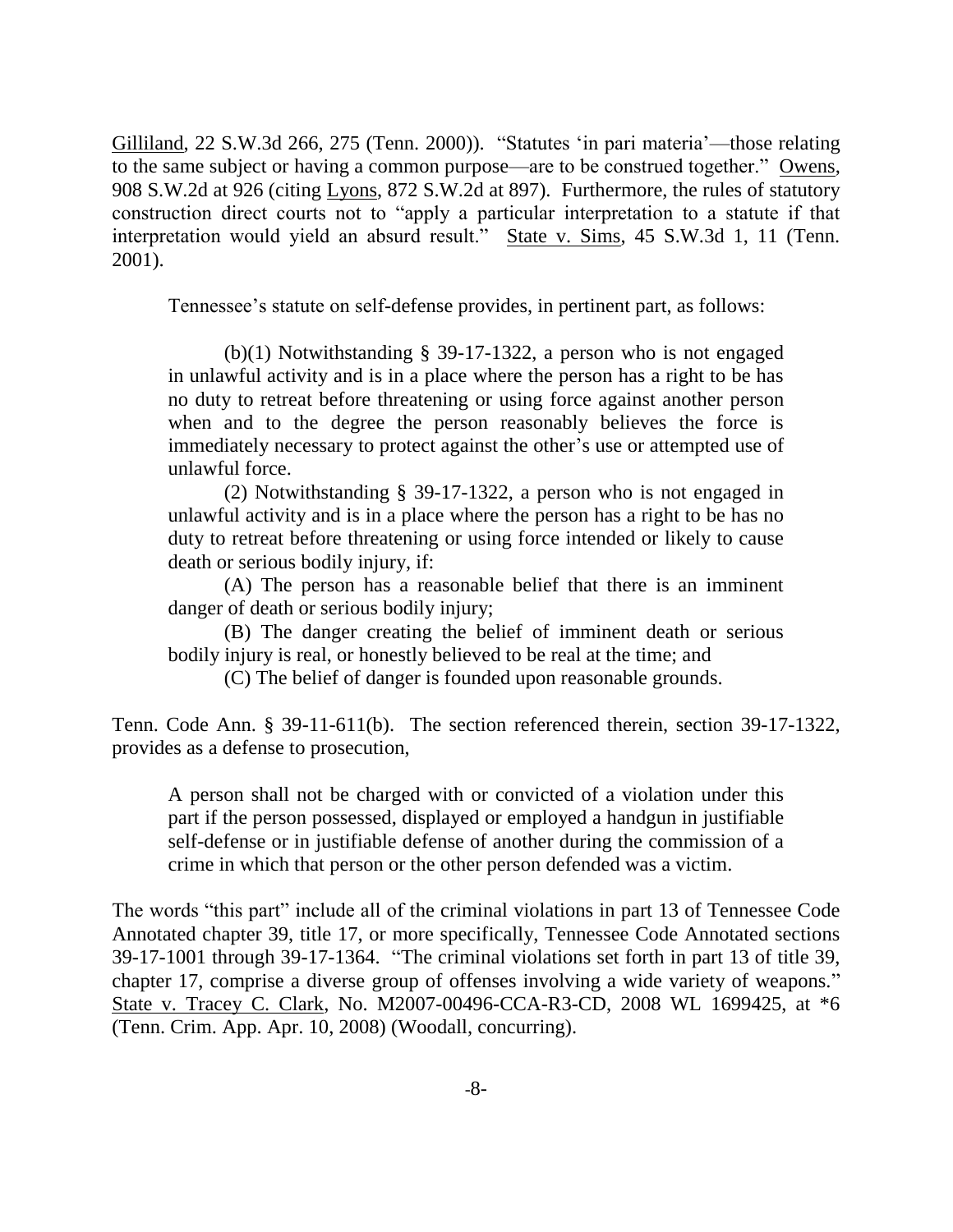In <u>State v. Tracey Clark</u>, the defendant made a similar argument as presented herein, and the trial court granted the defendant's motion to dismiss the indictment for possession of a weapon on school grounds, concluding that the defendant had established to the court that he was acting in justifiable self-defense and that, therefore, section 39- 17-1322 barred his prosecution. 2008 WL 1699425, at \*1-2. This court reversed on appeal, rejecting the defendant's assertion that section 39-17-1322 "operates as a complete bar to indictment and prosecution for actions that are performed in 'selfdefense." Id. at  $*3$ . In so holding, the court reasoned that the "justifiable self-defense" language of section 39-17-1322 served "as a directive to law enforcement and district attorneys that should they determine, based upon their investigation and using their discretion, that a person acted in justifiable self-defense, they shall not seek to indict that individual." Id. This section,

along with others that grant legislative immunity for actions that ordinarily amount to criminal activity, "evidence the unambiguous legislative intent to pronounce the Tennessee public policy of encouraging citizens to rescue a person reasonably believed to be in imminent danger of death or serious bodily harm, and to protect a citizen who undertakes such heroic action from negative repercussions."

Id*.* (quoting Little v. Eastgate of Jackson, LLC, No. W2006-01846-COA-R9-CV, 2007 WL 1202431, at \*9 (Tenn. Ct. App. Apr. 24, 2007)). The court continued,

If the legislature had intended actions performed in "self-defense" to operate as an absolute bar to prosecution, then it would have been unnecessary to include the language that prohibits conviction in the statute. In other words, if the statute barred indictment, there would be no reason to address a conviction under Tennessee Code Annotated section 39-17-1322, as there can be no prosecution without a valid indictment.

Id. (citing Dykes v. Compton, 978 S.W.2d 528, 529-30 (Tenn. 1998)).

The court in Clark then determined that the trial court improperly took the role of fact-finder and usurped the role of the jury when it dismissed the indictment for possession of a weapon on school grounds, concluding from the facts that the defendant acted in justifiable self-defense. 2008 WL 1699425, at \*5. In reaching its conclusion, this court explained,

[B]y dismissing the indictment, the trial court found that the facts of the case would not support a conviction for possession of a weapon on school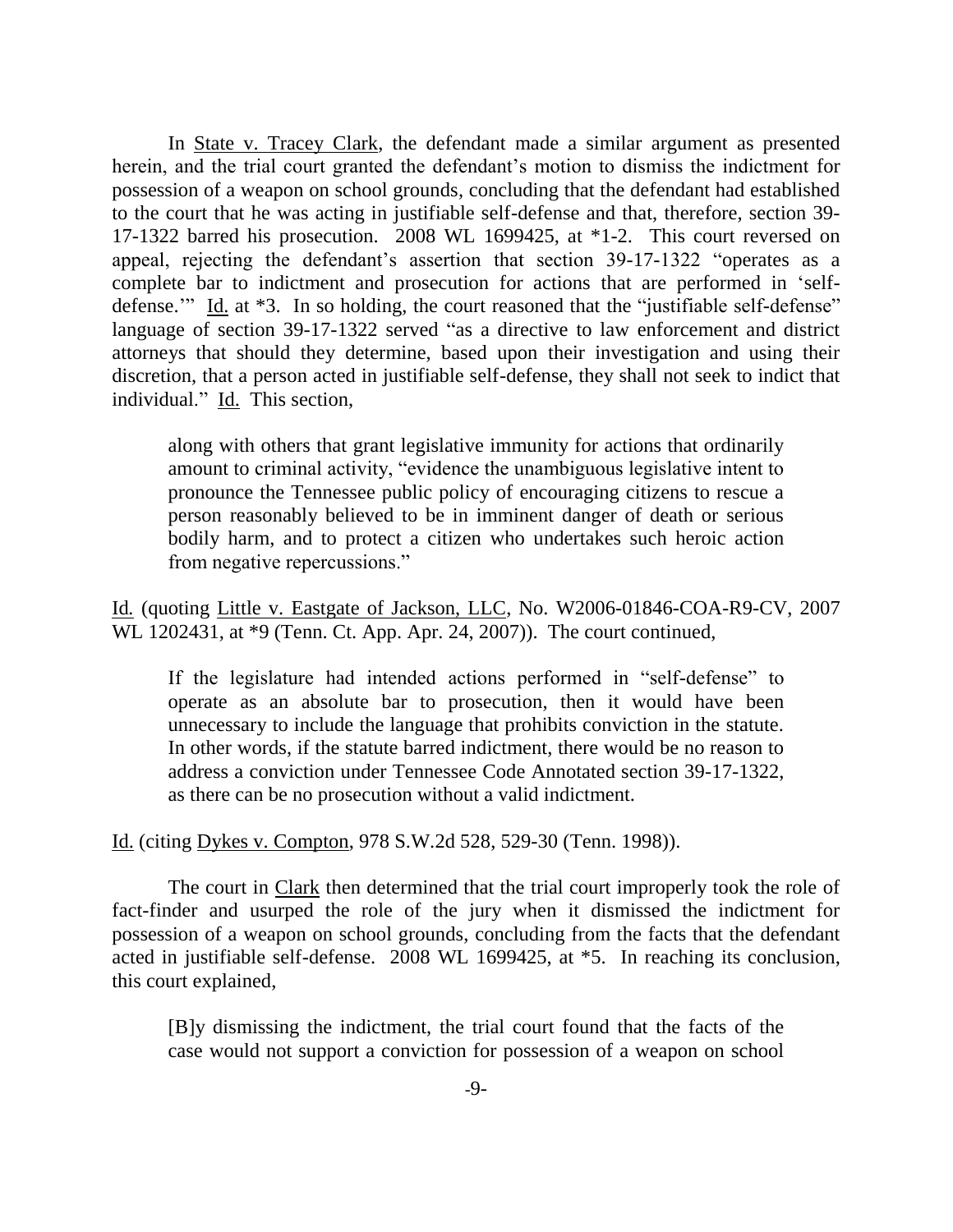grounds because [the defendant] was the victim of an assault and displayed his handgun in self-defense. This amounts, in our view, to a determination of facts that were "intertwined with the factual evidence of the defendant's conduct at the time of the alleged offense." [State v.] Goodman, 90 S.W.3d] [557,] 562 [(Tenn. 2002)]. The trial court's actions amounted to a grant of summary judgment for [the defendant], which does not exist in criminal cases. See [State v.] Burrow, 769 S.W.2d [510,] 514 [(Tenn. Crim. App. 1989)]. In our view, the facts asserted in the motion and at the evidentiary hearing could only rationally bear upon the issue of guilt or innocence; therefore, they were improper for consideration on the motion to dismiss. Furthermore, the issue of self-defense is a matter for the jury to decide. State v. Ivy, 868 S.W.2d 724, 727 (Tenn. Crim. App. 1993).

## Id.

The Defendant argues that "[i]f conduct cannot, by direct prohibition, be the basis for a charge or conviction, how can it logically be considered the basis of a determination that the felon who has armed himself in self-defense is engaged in 'unlawful activity?'" In accordance with the rationale espoused by this court in Clark, we agree that section 39- 17-1322 does not bar a charge or conviction for the Defendant's conduct in this case, and any issue in that regard, i.e., whether he was acting in justifiable self-defense, was a proper question for the jury. However, the issue of whether one was engaged in justifiable self-defense while unlawfully possessing a weapon does not equate to the issue of whether one was engaged in "unlawful activity" for the purposes of the self-defense statute requiring a duty to retreat. If we were to permit the State to argue that a felon in possession of a weapon asserting self-defense, without more, could satisfy the definition of "unlawful activity," such an interpretation would nullify the defense set forth in section 39-17-1322, leading to an absurd result. Accordingly, the State should not have been permitted to argue that the Defendant's conduct, a convicted felon for a drug offense arming himself with a weapon prior to the shooting, standing alone, could have formed the basis for the jury to conclude that the Defendant was engaged in "unlawful" activity" for the purposes of the self-defense statute requiring a duty to retreat.

The Defendant also submits that he was not engaged in the "unlawful activity" of selling drugs at the time of the shooting. He reasons that the sale had been "completed" two days prior when the contraband became the property of the buyer." Accordingly, the State should not have been allowed to present such an argument to the jury, in his opinion. We decline to adopt the assertion put forward by the Defendant because, here, we are dealing with the exchange of illegal narcotics, not a transfer of commercial goods. We agree with the trial court that this issue of whether the Defendant was still engaged in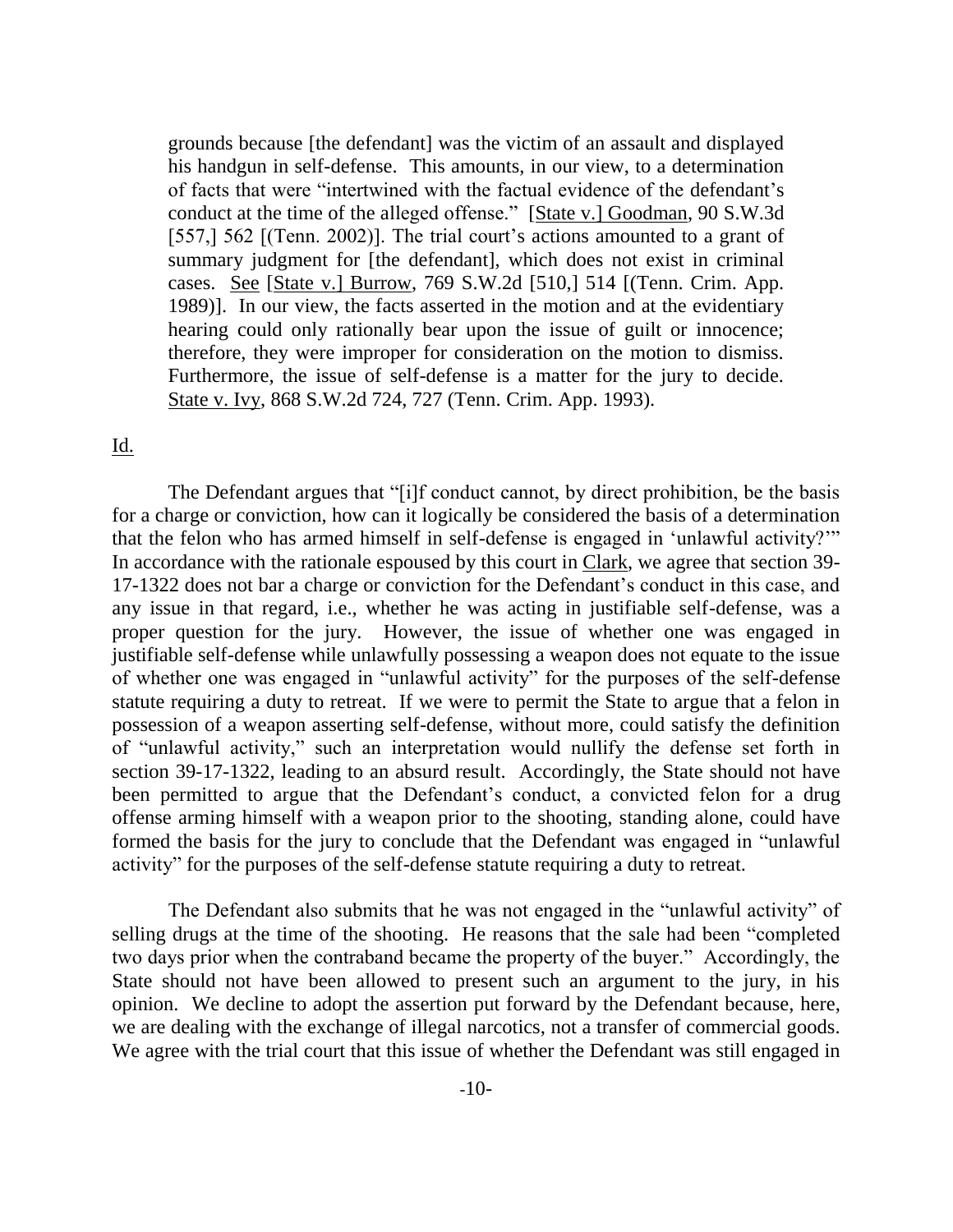a drug deal was factually driven. The Defendant by his own admission was the middleman between the victim and a third party seller. When the victim became displeased with the product shortly after the sale, he and his father returned to the seller's house to retrieve the victim's money—whether the Defendant was forced by the victim to return to the seller's house with them was a factual issue to be considered by the jury. They were unsuccessful at the seller's house, and when the Defendant heard the victim was looking for him, he sought out the victim while armed. According to the Defendant, he did so to negotiate a satisfactory outcome; however, when negotiations broke down, shots were fired. The Defendant was asking the trial court to make factual determinations reserved for the jury.

The term "unlawful activity" as used in section  $39-11-611(b)$  is not defined. Regardless, "[w]here words and terms are in common use and are such as can be understood by persons of ordinary intelligence, it is not necessary, in the absence of anything in the charge to obscure their meaning, for the court to define or explain them." See State v. Summers, 692 S.W.2d 439, 445 (Tenn. Crim. App. 1985). We note that the parties seemingly argue both of these theories, unlawful possession of a weapon and selling drugs, in a vacuum as to whether they qualify as "unlawful activity" for purposes of the self-defense statue. However, we feel constrained to note that the jury was entitled to consider all of the facts and circumstances leading up to the Defendant's conduct in determining whether the Defendant's use of force in defending himself was reasonable, including whether he was engaged in "unlawful activity" at the time. See T.P.I. Crim.  $-$ 40.06(b)(2).

Although we conclude that the trial court erred in allowing the State's argument regarding unlawful possession of a weapon alone satisfied the definition of "unlawful activity," the jury in this case was charged that justifiable self-defense was a defense to the possession charge. Moreover, the jury was properly allowed to consider all of the Defendant's conduct leading up to the shooting in determining whether he was engaged in "unlawful activity" and, therefore, had a duty to retreat under section  $39-11-611(b)$ . Indeed, the question of whether the Defendant's actions were unlawful at the time of the shooting was a question for the jury in their role as fact-finders. Given the overwhelming evidence that the Defendant was engaged in "unlawful activity" at the time of the offenses, i.e., dealing drugs and all of his attendant conduct surrounding that transaction, and in light of the jury's decision to find the Defendant guilty of unlawful possession of a weapon with proper instructions, any error in permitting the State's argument was certainly harmless. The Defendant is not entitled to relief.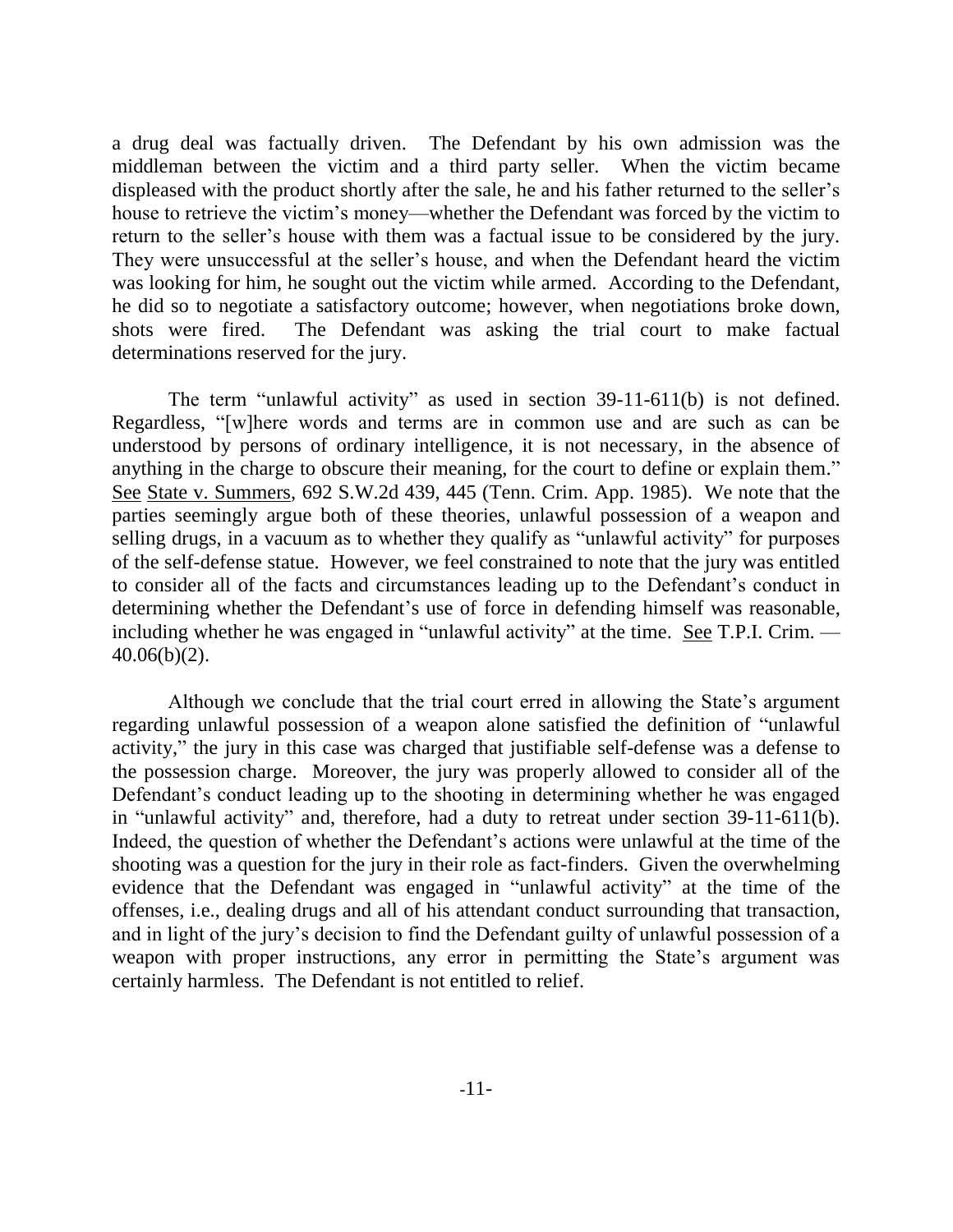### *II. Jury Instructions*

The Defendant next contends that the trial court erred by failing to answer a question posed by the jury during its deliberations and instead simply referring them again to the pattern jury instruction on self-defense. The State responds that the trial court's response was proper.

At trial, the court instructed the jury on self-defense as follows:

Included in the defendant's plea of not guilty is his plea of selfdefense.

If a defendant was not engaged in unlawful activity and was in a place where he or she had a right to be, he or she would have no duty to retreat before threatening or using force against the alleged victim when and to the degree the defendant reasonably believed the force was immediately necessary to protect against the alleged victim's use of unlawful force.

If a defendant was not engaged in unlawful activity and was in a place where he or she had a right to be, he or she would also have no duty to retreat before threatening or using force intended or likely to cause death or serious bodily injury if the defendant had a reasonable belief that there was an imminent danger of death or serious bodily injury, the danger creating the belief of imminent death or serious bodily injury was real, or honestly believed to be real at the time, and the belief of danger was founded upon reasonable grounds.

In determining whether the defendant's use of force in defending himself was reasonable, you may consider not only his use of force but also all the facts and circumstances surrounding and leading up to it. Factors to consider in deciding whether there were reasonable grounds for the defendant to fear death or serious bodily injury from the alleged victim include but are not limited to any previous threats of the alleged victim made known to the defendant; the character of the alleged victim for violence, when known to the defendant; the animosity of the alleged victim for the defendant, as revealed to the defendant by previous acts and words of the alleged victim; and the manner in which the parties were armed and their relative strengths and sizes.

―Force‖ means compulsion by the use of physical power or violence.

"Violence" means evidence of physical force unlawfully exercised so as to damage, injure or abuse. Physical contact is not required to prove violence. Unlawfully pointing a deadly weapon at an alleged victim is physical force directed toward the body of the victim.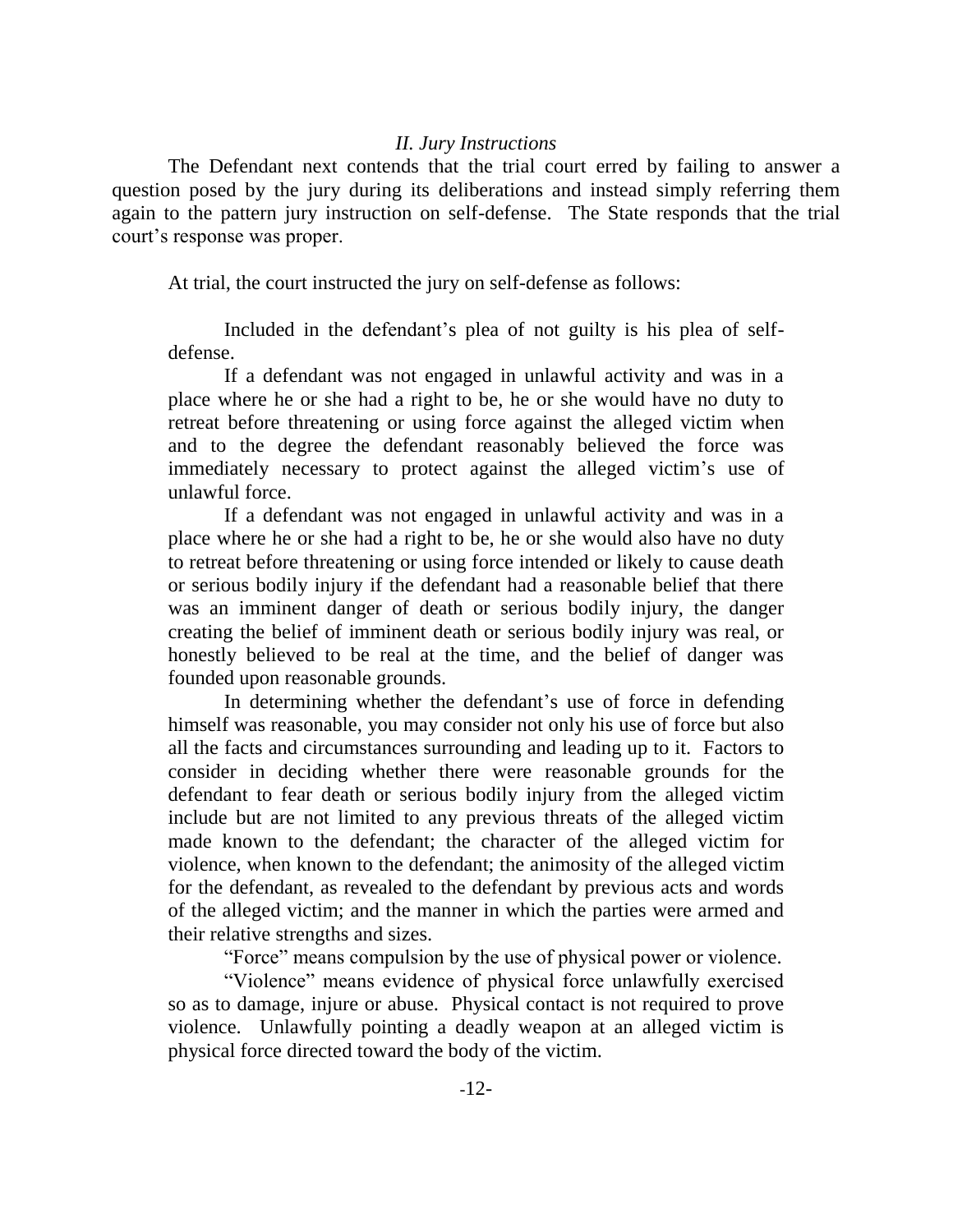"Imminent" means near at hand; on the point of happening.

If evidence is introduced supporting self-defense, the burden is on the state to prove beyond a reasonable doubt that the defendant did not act in self-defense.

If from all the facts and circumstances you find the defendant acted in self-defense, or if you have a reasonable doubt as to whether the defendant acted in self-defense, you must find him not guilty.

See T.P.I. Crim. — 40.06(b)(2).

During deliberations, the jury presented a question to the trial court regarding the instructions on self-defense. The question reads: "Does unlawful act preclude act of selfdefense as a defense plea?" The trial court then discussed with the parties the proper response. Defense counsel asked the court to provide a supplemental instruction stating that "unlawful act" only goes to the question of whether the Defendant had a duty to retreat and additionally instruct that the Defendant has no duty to retreat if he cannot do so safely. The State requested that the trial court just "reread" the instruction on selfdefense. The trial court then responded to the jury's inquiry as follows: "Dear Jurors, I will refer you back to the instructions, specifically page 16, which explains the law of self-defense." This was the "safest and most accurate response" in the trial court's opinion because to do otherwise may have "run the danger of improperly influencing their verdict."

Under Tennessee law, a trial court has a duty to provide "a complete charge of the law applicable to the facts of the case." State v. James, 315 S.W.3d 440, 446 (Tenn.) 2010) (quoting State v. Harbison, 704 S.W.2d 314, 319 (Tenn. 1986)); see also Tenn. R. Crim. P.  $30(d)(2)$ . A charge "should not contain inaccurate or inapplicable statements of legal principles that might tend to confuse the jury." State v. Hatcher, 310 S.W.3d 788, 812 (Tenn. 2010) (citations omitted). Tennessee law, however, does not mandate that any particular jury instructions be given so long as the trial court gives a complete charge on the applicable law. See State v. West, 844 S.W.2d 144, 151 (Tenn. 1992). A charge is prejudicial error "if it fails to fairly submit the legal issues or if it misleads the jury as to the applicable law.‖ State v. Hodges, 944 S.W.2d 346, 352 (Tenn. 1997) (citing State v. Forbes, 918 S.W.2d 431, 447 (Tenn. Crim. App. 1995); Graham v. State, 547 S.W.2d 531 (Tenn. 1977)). As a mixed question of law and fact, our standard of review for questions concerning the propriety of jury instructions is de novo with no presumption of correctness. State v. Smiley, 38 S.W.3d 521, 524 (Tenn. 2001).

Trial courts have "the authority to respond to jury questions with a supplemental instruction." Forbes, 918 S.W.2d at 451. However, the Defendant has not cited to any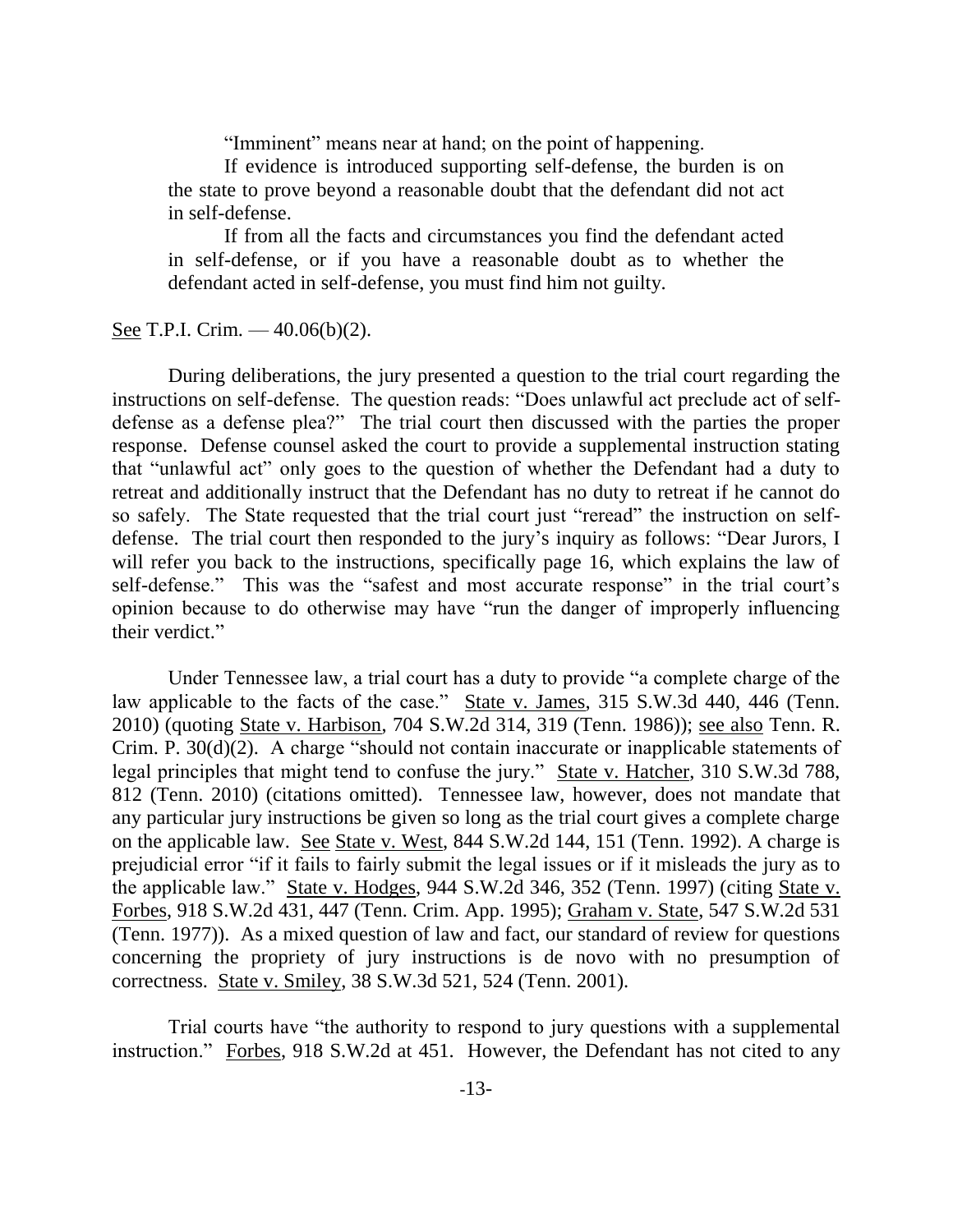authority which states that a trial court is obligated to answer the jury's questions during deliberations or give a supplemental instruction in light of the jury's question. See, e.g., State v. Jim Gerhardt, No. W2006-02589-CCA-R3-CD, 2009 WL 160930, at \*13 (Tenn. Crim. App. Jan. 23, 2009) (finding that no clear or unequivocal rule of law had been breached when the trial court simply referred the jury back to the initial charge in response to the jury's note: "Please define a criminal intent attempt of child abuse and neglect. Does it matter if he (defendant) knew what he did would cause harm?"; and the word "intent" was struck through). We are aware that this court has previously reversed a defendant's conviction for failure to issue a supplemental instruction in light of an erroneous jury instruction. See, e.g., State v. Robinson, 239 S.W.3d 211, 226-28 (Tenn. Crim. App. 2006) (trial court's failure to answer jury question and issue supplemental instruction regarding inability of accomplices to corroborate each other where initial jury instruction did not inform jury of this "well-settled law" constituted reversible error). However, on appeal, the Defendant does not argue that the jury instruction on selfdefense was erroneous. Instead, the Defendant argues that "[a] certain way to assure that the jury understood that 'unlawful activity' is only a consideration as to a duty to retreat is to tell them so directly and answer the question directly." According to the Defendant, the trial court's response did not address the jury's misunderstanding. The Defendant also requested that the trial court clarify for the jury that there is no duty to retreat if such cannot be accomplished safely.

―Under the ‗true man' doctrine, one need not retreat from the threatened attack of another even though one may safely do so. Neither must one pause and consider whether a reasonable person might think it possible to safely flee rather than to attack and disable or kill the assailant." State v. Renner, 912 S.W.2d 701, 704 (Tenn. 1995). Tennessee's law of self-defense in the use of deadly force, Tennessee Code Annotated section 39-11- 611(b), adheres to the true man doctrine. The statute also requires that one be in a place where he has a right to be and not be engaged in any unlawful activity before there is no duty to retreat. See State v. Hawkins, 406 S.W.3d 121, 128 (Tenn. 2013) ("To prevail on a theory of self-defense, a defendant must show that he or she was 'not engaged in unlawful activity' and was 'in a place where the person has a right to be.""); State v. Zachary Carlisle, No. W2012-00291-CCA-MR3-CD, 2013 WL 5561480, at \*18-19 (Tenn. Crim. App. Oct. 7, 2013) (concluding that the defendant was not entitled to a selfdefense instruction because he was engaged in illegal activity, i.e., a drug deal with the victim at the time of the murder, and because no evidence in the record suggested the victim threatened the defendant with a deadly weapon or force). As discussed in the section above, the State was properly allowed to argue, and the jury was correctly allowed to consider, that the Defendant was engaged in unlawful activity and, therefore, had a duty to retreat pursuant to the self-defense statute.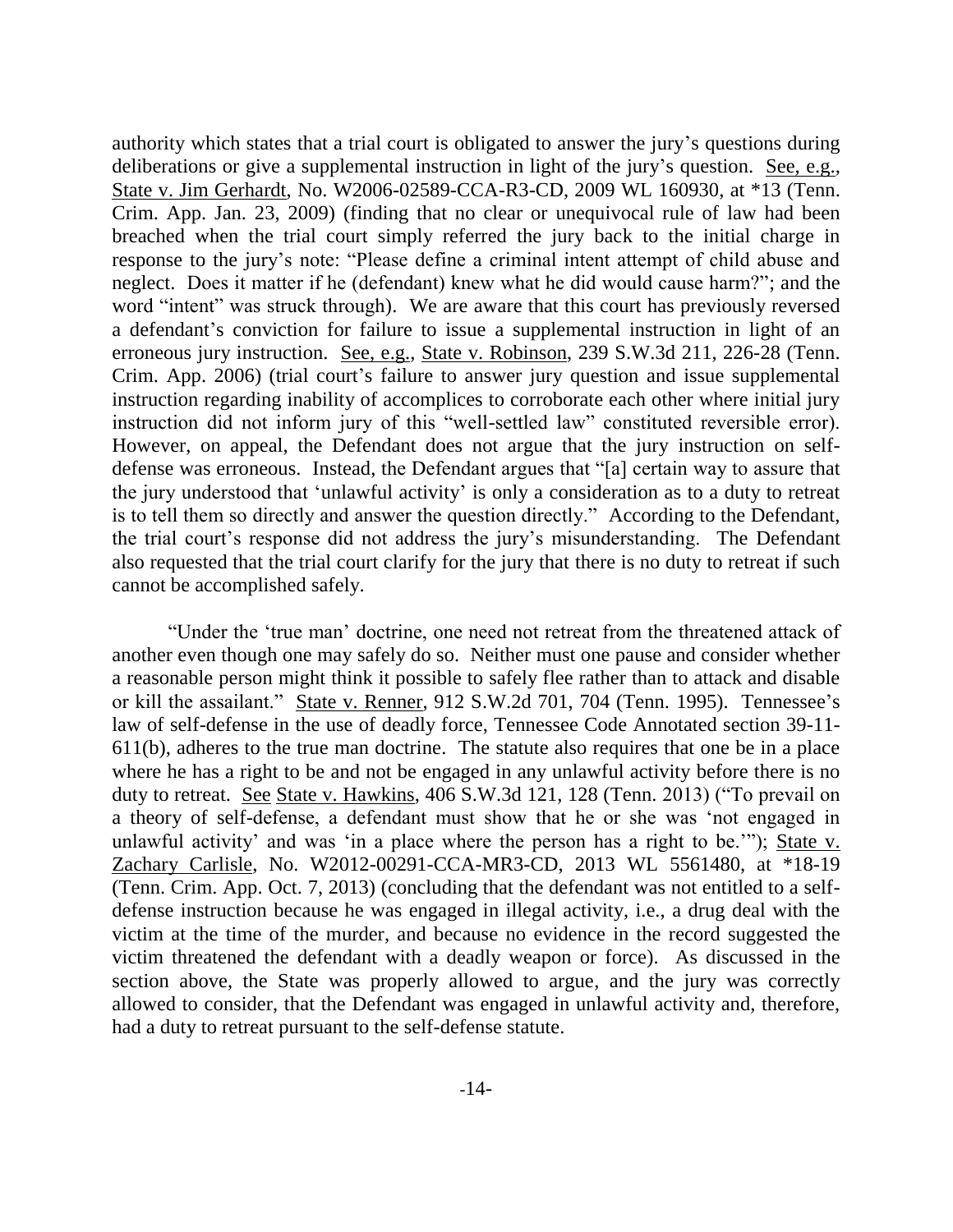The trial court's instruction on self-defense was a proper statement of the law. The instruction tracks the language of the relevant statute, see Tennessee Code Annotated section 39-11-611(b), and it follows the pattern jury instruction, as provided in the Tennessee Pattern Jury Instructions. Additionally, when a court chooses to repeat instructions or give supplemental instructions, the instructions must be:

(1) appropriately indicated by questions or statements from jurors, or from the circumstances surrounding the deliberative and decisional process, (2) comprehensively fair to all parties, and (3) not unduly emphatic upon certain portions of the law to the exclusion of other parts equally applicable to the area of jury misunderstanding or confusion.

Berry v. Conover, 673 S.W.2d 541, 545 (Tenn. Ct. App. 1984). The trial court's ruling indicates that it choose not to issue a supplemental instruction for fear such instruction would be "unduly emphatic upon certain portions of the law to the exclusion of other parts equally applicable to the area of jury misunderstanding or confusion." The trial court also noted that the instruction on self-defense was an accurate statement of the law and that the defense was permitted to argue to the jury "that someone shouldn't have to retreat if they can't do so safely." We find no error in this regard.

We conclude that the trial court's jury instruction on self-defense fairly submitted the legal issues, including that one only has a duty to retreat if engaged in unlawful activity, and did not mislead the jury as to the applicable law. As such, the trial court's referring the jury to its charge without giving an additional instruction was an appropriate response. The Defendant is therefore denied relief on this issue.

## *III. Sufficiency of the Evidence*

Next, the Defendant challenges the sufficiency of the convicting evidence supporting his convictions for misdemeanor reckless endangerment and aggravated assault. He argues that the State failed to provide any evidence that contradicted his theory of self-defense, neither testimony from an eyewitness or a police officer, nor the condition of the scene, nor any medical evidence. Specifically, he states,

While the jury is free to accept or reject any witness, the verdict does not indicate rejection of the testimony of any eyewitnesses or the Defendant's theory of the facts. Rather, the verdict is more indicative of jury confusion about the effect of the 48-hour[-]old drug deal on [the Defendant's] opportunity to claim self-defense.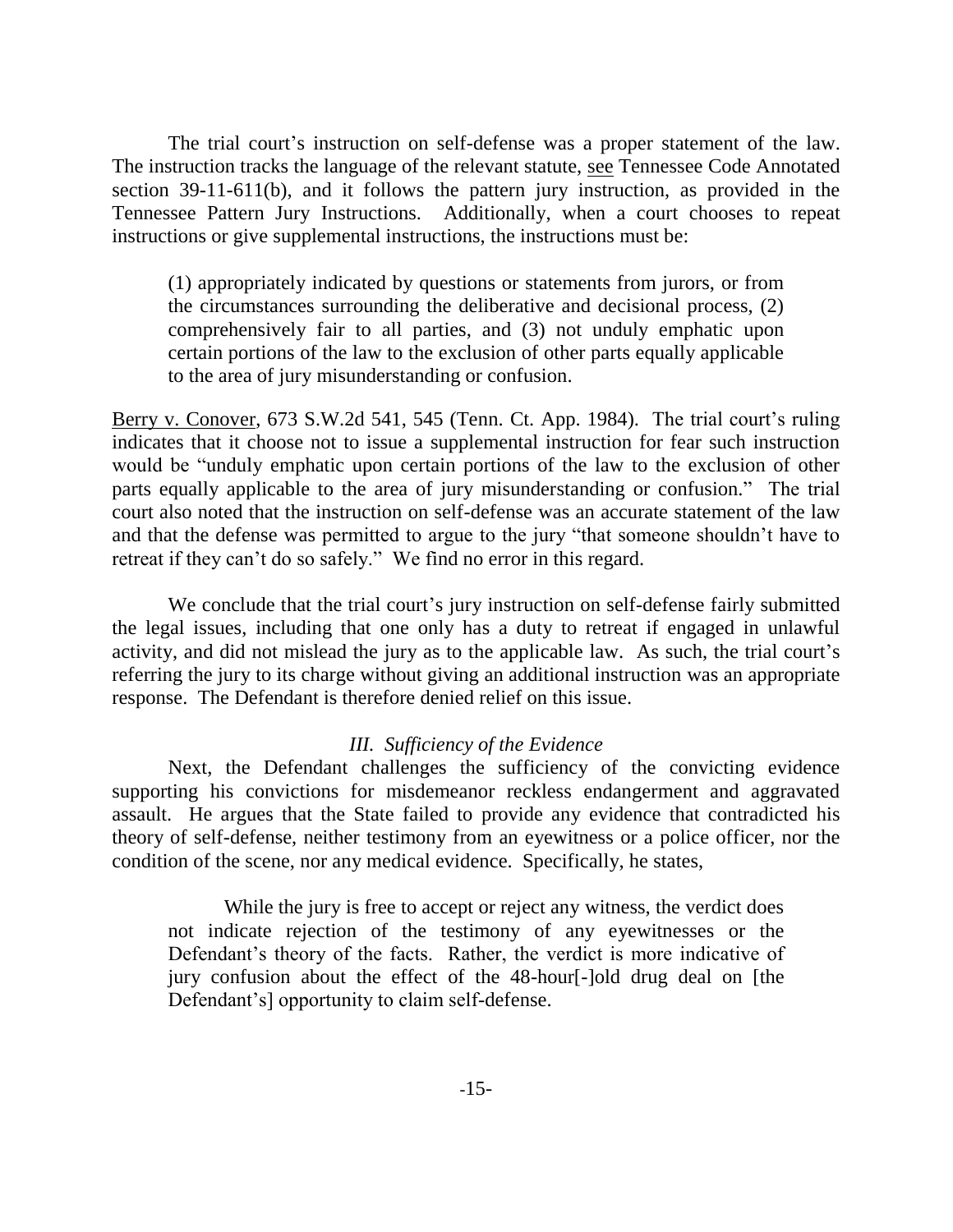In response, the State contends that the evidence is sufficient to support these convictions and that a reasonable juror could have rejected the Defendant's claim of self-defense.

An appellate court's standard of review when a defendant questions the sufficiency of the evidence on appeal is "whether, after viewing the evidence in the light most favorable to the prosecution, any rational trier of fact could have found the essential elements of the crime beyond a reasonable doubt." Jackson v. Virginia, 443 U.S. 307, 319 (1979). This court does not reweigh the evidence; rather, it presumes that the jury has resolved all conflicts in the testimony and drawn all reasonable inferences from the evidence in favor of the State. See State v. Sheffield, 676 S.W.2d 542, 547 (Tenn. 1984); State v. Cabbage, 571 S.W.2d 832, 835 (Tenn. 1978). Questions regarding witness credibility, conflicts in testimony, and the weight and value to be given to evidence were resolved by the jury. See State v. Bland, 958 S.W.2d 651, 659 (Tenn. 1997).

A guilty verdict "removes the presumption of innocence and replaces it with a presumption of guilt, and [on appeal] the defendant has the burden of illustrating why the evidence is insufficient to support the jury's verdict." Id.; State v. Tuggle, 639 S.W.2d 913, 914 (Tenn. 1982). "This [standard] applies to findings of guilt based upon direct evidence, circumstantial evidence, or a combination of [both] direct and circumstantial evidence." State v. Pendergrass, 13 S.W.3d 389, 392-93 (Tenn. Crim. App. 1999). The standard of proof is the same, whether the evidence is direct or circumstantial. State v. Dorantes, 331 S.W.3d 370, 379 (Tenn. 2011). Likewise, appellate review of the convicting evidence "is the same whether the conviction is based upon direct or circumstantial evidence.‖ Id. (quoting State v. Hanson, 279 S.W.3d 265, 275 (Tenn. 2009)). The duty of this court "on appeal of a conviction is not to contemplate all plausible inferences in the [d]efendant's favor, but to draw all reasonable inferences from the evidence in favor of the State." State v. Sisk, 343 S.W.3d 60, 67 (Tenn. 2011).

When a defendant relies upon a theory of self-defense, the State bears the burden of proving that the defendant did not act in self-defense. State v. Sims, 45 S.W.3d 1, 10 (Tenn. 2001). Further, it is well-settled that whether an individual acted in self-defense is a factual determination to be made by the jury as the sole trier of fact. See State v. Goode, 956 S.W.2d 521, 527 (Tenn. Crim. App. 1997); State v. Ivy, 868 S.W.2d 724, 727 (Tenn. Crim. App. 1993). "Encompassed within that determination is whether the defendant's belief in imminent danger was reasonable, whether the force used was reasonable, and whether the defendant was without fault." State v. Thomas Eugene Lester, No. 03C01-9702-CR-00069, 1998 WL 334394, at \*2 (Tenn. Crim. App. June 25, 1998) (citing Renner, 912 S.W.2d at 704). It is within the prerogative of the jury to reject a claim of self-defense. See Goode, 956 S.W.2d at 527. Upon our review of a jury's rejection of a claim of self-defense, "in order to prevail, the defendant must show that the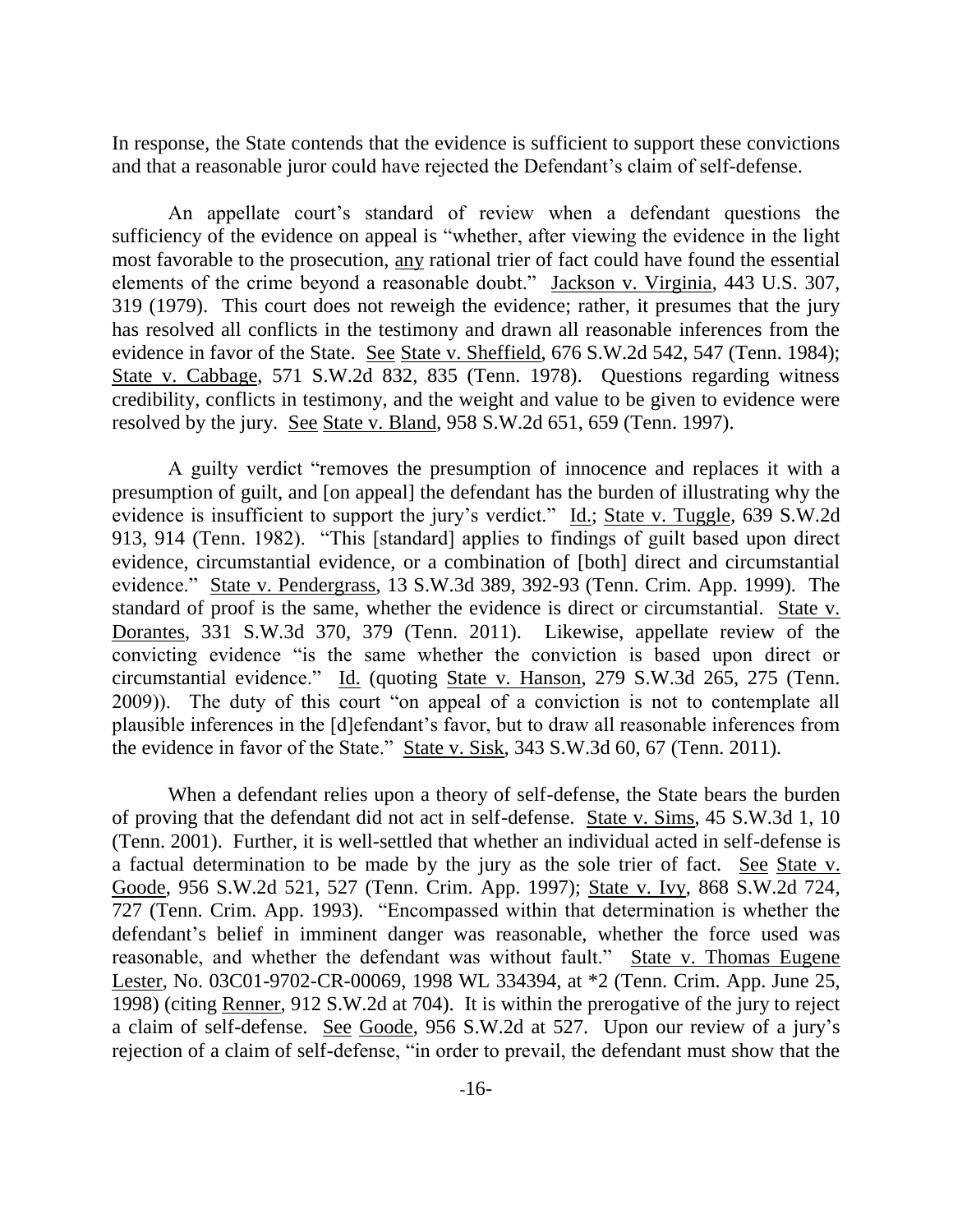evidence relative to justification, such as self-defense, raises, as a matter of law, a reasonable doubt as to his conduct being criminal." State v. Clifton, 880 S.W.2d 737, 743 (Tenn. Crim. App. 1994).

Some of the Defendant's arguments are superfluous, most being rendered moot by our conclusions in the above sections of this opinion. First, as detailed previously, the jury was entitled to consider all of the facts and circumstances leading up to the Defendant's conduct in determining whether the Defendant's use of force in defending himself was reasonable, including whether he was engaged in "unlawful activity" at the time. We have also noted that the trial court's instruction on self-defense was a proper statement of the law and concluded that the trial court did not err by declining to clarify the instruction in any regard. Thus, we disagree with the Defendant's assertion that "the verdict is more indicative of jury confusion about the effect of the 48-hour-old drug deal on [his] opportunity to claim self-defense."

The Defendant argues that the evidence shows that he acted in self-defense when he fired several rounds at the victim. As outlined in detail above, a person has no duty to retreat and can use force against another "when and to the degree the person reasonably believes the force is immediately necessary to protect against the other's use or attempted use of unlawful force," provided the person "is not engaged in unlawful activity and is in a place where the person has a right to be." Tenn. Code Ann. § 39-11-611(b). However, a claim of self-defense is not available when the real or apparent necessity to use force is brought about by the "design, fault or contrivance of the defendant." See Floyd v. State, 430 S.W.2d 888, 890 (Tenn. Crim. App. 1968).

―Reliance on self-defense is not limited to the exact moment of the assault [but] may be considered in connection with the entirety of the events leading to the assault." Ivy, 868 S.W.2d at 727 (citing Allsup v. State, 73 Tenn. 362 (1880)). The same is true for the jury's rejection of a self-defense claim—they are entitled to consider the entirety of the events leading up to the offenses. Viewed in the light most favorable to the State, the evidence shows that the Defendant was engaged in unlawful activity at the time of these acts—being the middleman in "a drug deal gone bad" and possessing a weapon while trying to locate the victim who had made threats against the Defendant. The Defendant armed himself and sought out to the victim to engage in further "negotiations" about the victim's dissatisfaction with the drugs. The Defendant, knowing that the victim was armed, approached the victim and did not retreat. The Defendant drew his gun first, and when the victim turned to run, shot him multiple times.

The evidence is sufficient to support a conclusion beyond a reasonable doubt that Defendant did not act in self-defense when he shot the victim. The jury accredited some